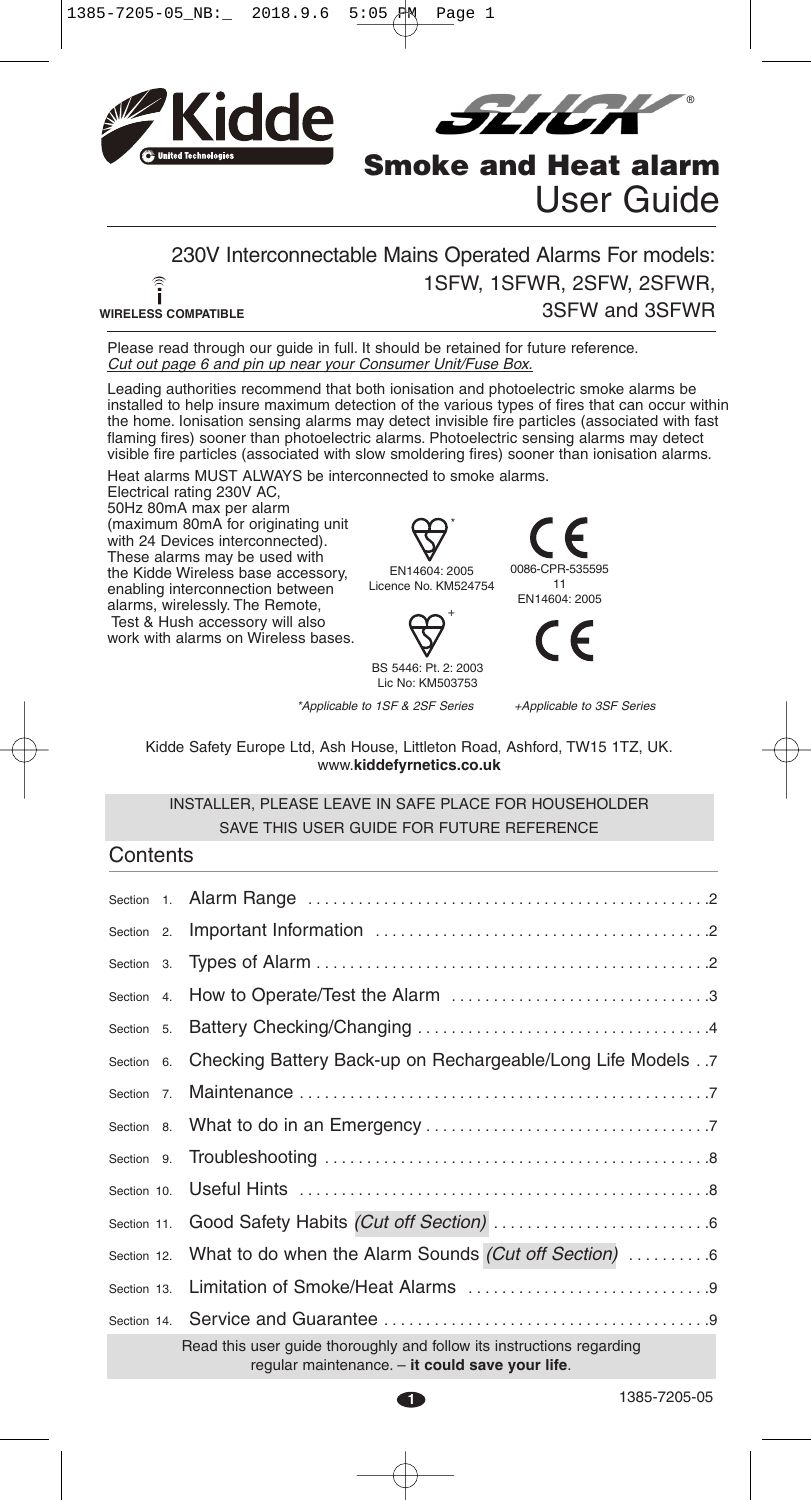# 1385-7205-05\_NB:\_ 2018.9.6 5:05 PM Page 2

# **ENVIRONMENTAL PROTECTION**

Waste electrical products should not be disposed of with household waste. Please recycle where facilities exist. Check with your Local Authority or retailer for recycling advice.



1. Alarm Range Interconnectable 230V Hard Wired Alarms

1SFWR: Mains ionisation alarm with sealed in rechargeable back-up cells

1SFW: Mains ionisation alarm with alkaline back-up cell

2SFWR: Mains optical alarm with sealed in rechargeable back-up cells

2SFW: Mains optical alarm with alkaline back-up cell

3SFWR: Mains heat alarm with sealed in rechargeable back-up cells

3SFW: Mains heat alarm with alkaline back-up cell

Also interconnectable to all Kidde, HardWired 230V Smoke, Heat & CO Alarms.

Models with "W" in model are compatible with the RF-SFTP wireless base and remote

KN-RTH-RF for wireless interconnect, remote test and Hush operations.

## 2. Important Information

This alarm is designed for installation by a qualified electrician, in accordance with the latest I.E.E. Regulations and in regard to relevant Building Regulations/BS Codes of Practice.

- Hard wired smoke or heat alarms require <sup>a</sup> constant 230V AC supply. Battery Back-up models additionally require <sup>a</sup> healthy battery too.
- A healthy mains supply is indicated by a constant green L.E.D. (mains) indicator.
- Test the alarm weekly by pressing (and holding) the test button. The alarm and all those interconnected to it will sound.
- Vacuum your alarms regularly to reduce the likelihood of nuisance alarms, caused by dust contamination.
- Never paint or expose alarm to water this is <sup>a</sup> 230V alarm. (If painting or building work is being carried out close to alarm, temporarily cover with <sup>a</sup> plastic bag, or the dust cover supplied.)
- Smoke alarm operating temp & humidity range:  $0^{\circ}$  C to 40° C, 93% RH, non-condensing.
- Storage and Transport Conditions: -20° C to +60° C, 5-95%Rh (non-condensing)
- If the alarm chirps every 30-40 seconds at the same time as the red LED, it indicates the battery needs replacing. (If you are in rented property, advise your Landlord.)
- If the alarm chirps every 30-40 seconds in between red LED flashes this indicates the alarm is in error. Press and hold the Test button to reset the unit but replace it if the alarm does re-enter error mode.
- •If there is any question to the cause of an alarm, it should be assumed that the alarm was due to an actual fire and the dwelling should be evacuated immediately.

Smoke and heat alarms will only function if properly selected, located, installed and maintained as per Kidde instruction user guides.

## 3. Types of Alarm

## **a. Power Supply**

• DC alarms 9V battery powered units, but will only function if battery is in good condition – check regularly. (BS5839 Pt6: Grade F).

• AC/DC alarms 230V mains – for professional installation. Minimum required to comply with relevant local Building Regulations. Interconnectable to other Kidde AC Alarms, so all will sound when one is triggered. If mains power is lost, will operate via battery power if batteries are fresh/properly installed. Some models use replaceable 9V (PP3 type) batteries, others sealed-in rechargeable batteries. (BS5839 Pt6: Grade D). This type is the minimum grade acceptable on new or materially altered dwellings.

#### **WARNING: !**

This alarm cannot be operated from power derived from a square wave or modified sine wave inverter. These types of inverters are sometimes used to supply power to the structure in off grid installations, such as solar or wind derived power sources. These power sources produce high peak voltages that will damage the alarm.

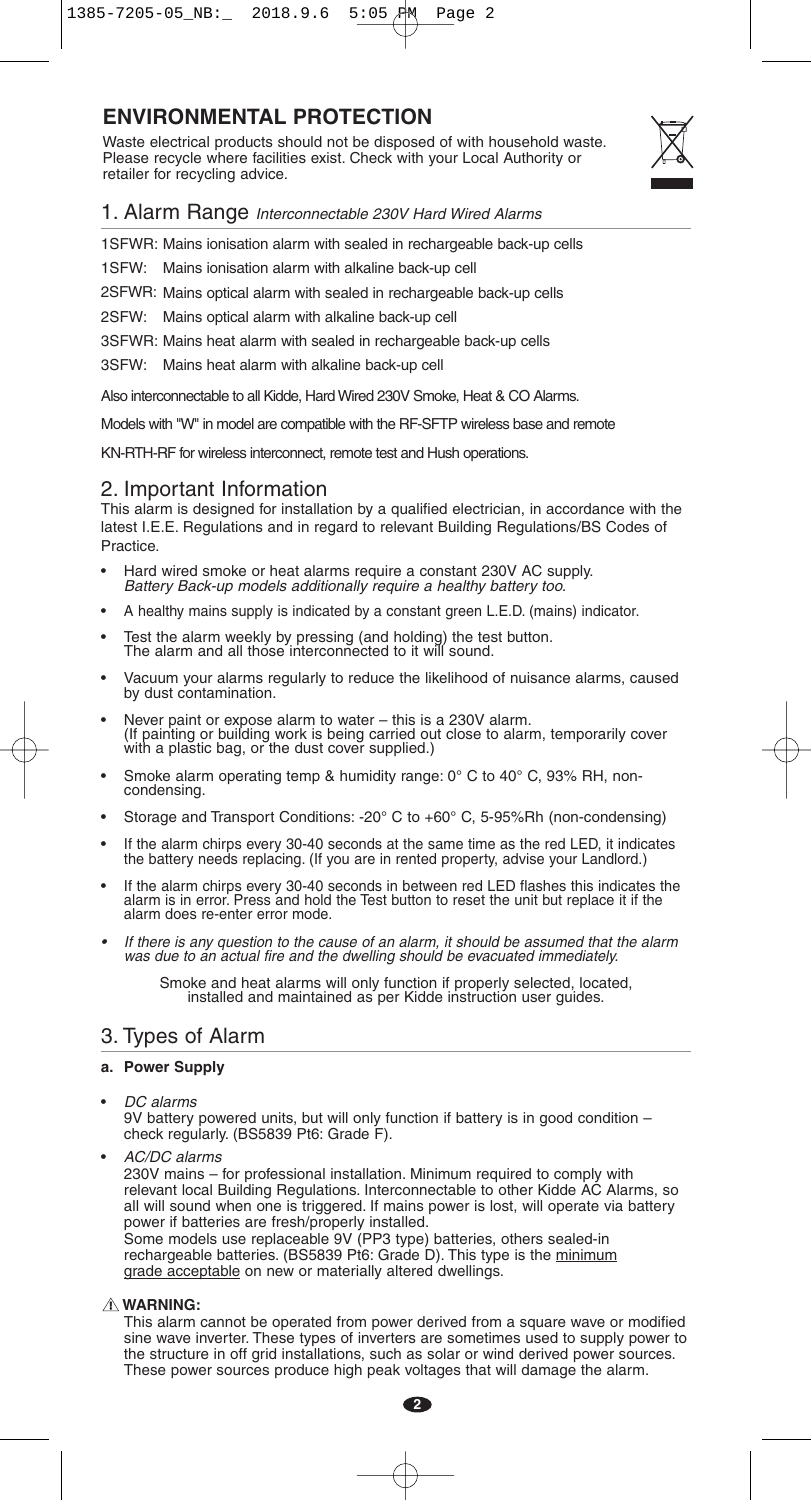#### **b. Alarm Types**

**•** Ionisation (Ion) alarms are the most common type and provide early detection against fast flaming fires and other fires. Most suitable for dining and living room areas. Ion alarms contain 0.9 microcurie of Americium 241, a radioactive material. BS5839 Pt6 recommend however, that optical alarms are also used especially in locations where steam or cooking fumes, from a nearby room could cause nuisance alarms. **No one type of alarm is considered suitable for all locations**.



Optical (Photo-Electric) alarms are increasingly used and are less prone to nuisance alarms from cooking fumes. They are therefore the recommended type in BS5839 Pt6, for fitting near kitchen areas and on escape routes/circulation spaces.



Heat alarms are for use in areas where Ion or Optical smoke alarms would be unsuitable e.g. kitchens, boiler rooms, garages. However, they must always be used interconnected to smoke alarms – do not use in isolation. (They will typically go into alarm when the temperature reaches approximately 57°C.) Suitable for new Building Regulations applicable 1/7/2000 regarding use in kitchens.

## 4. How to Operate/Test the Alarm

#### **a. Operation and L.E.D. Status**

• When your alarm is correctly installed to the mains supply, the green L.E.D. light will be on. The red L.E.D. will blink every 30-40 seconds to indicate the sensor is operating correctly. If the alarm senses products of combustion, its 85dB horn will be activated. The red L.E.D. will flash rapidly on the alarm sensing smoke/heat. (Other interconnected alarms will also sound to warn those in other parts of the property.) This will continue until the sensor chamber is clear.

If the red L.E.D. blinks every 30-40 seconds and the alarm chirps in between, it indicates failure of the sensing chamber. Press and hold the test button to perform a test but if the unit re-enters error mode replace the alarm.

In the case of a heat alarm, it is a class A2 device and will alarm between 54°C and 70°C. and will return to its standby mode when the temperature drops to normal levels.

**Regularly check and ensure that the green L.E.D. is lit – if not, check the consumer unit/circuit breaker connection. As with previous point above, if in doubt, consult an electrician or your Landlord.**

**3**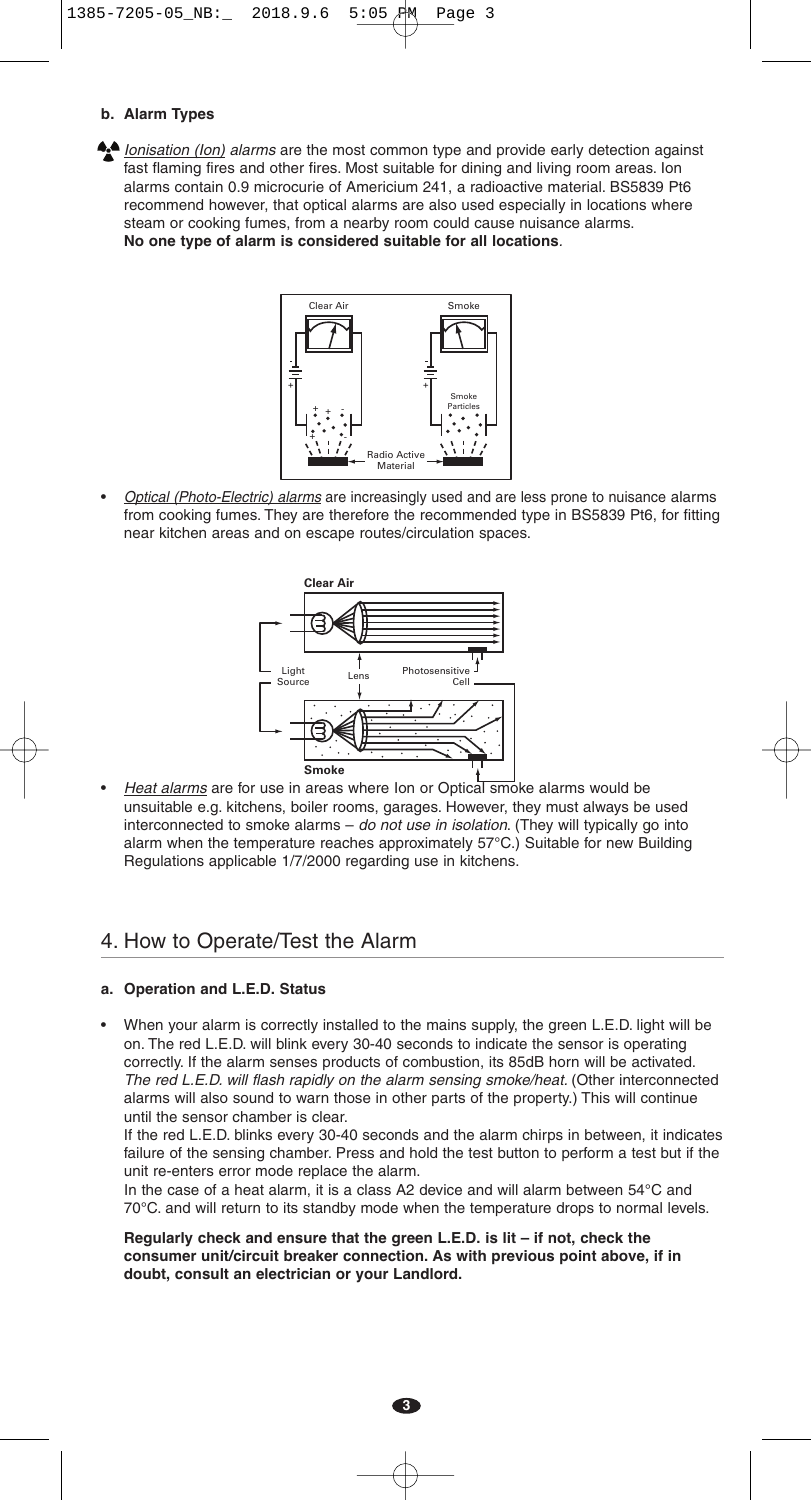#### **b. Testing**

• Utilise the test button to test the alarm. Do not use naked flames as this does not replicate smoke and may cause physical damage to the alarm or ignite combustible materials and start a structure fire.

**Test all your alarms weekly** – remember they are life saving devices, protecting the family and home.

Press and hold the **test** button until the alarm sounds. All interconnected alarms will also sound. (Do not stand too close to the alarm during testing – hearing may be damaged.) Immediately after completing the test cycle, the 2SFW AND 2SFWR models will enter into Hush mode and the red LED will flash approximately every 10 seconds.

#### **c. Hush Button**

 $\Join$  This feature temporarily desensitises the alarm circuit for approximately 7 minutes. This Find readure temporarily desensities the alarm circuit for approximately 7 minutes. This feature is to be used only when a known alarm condition, such as fumes from cooking, activates the alarm. The alarm is desensitised by pushing and releasing the "HUSH" button on the alarm cover. If the smoke is not too dense, the alarm will silence immediately and the red LED will flash every 10-11 seconds for approximately 7 minutes. This indicates that the alarm is in a temporarily desensitised condition. The alarm will automatically reset after approximately 7 minutes and sound the alarm if particles of combustion are still present and releasing. The "HUSH" feature can be used repeatedly until the air has been cleared of the condition causing the alarm. The triggering alarm is signified by a rapidly flashing red LED. For safety reasons, the triggering alarm signal can only be silenced by activating the Hush button on that unit.

**Note:** Dense smoke will override the hush control feature and sound a continuous alarm.

**Caution:** Before using the alarm hush feature, identify the source of the smoke and be **!** certain a safe condition exists. (On heat alarms with hush, the alarms sensor has detected a high temperature – e.g. 57°C. Check for possible causes carefully.)

#### **d. Nuisance Alarms**

**Warning:** Persistent nuisance alarms indicates incorrect type and/or siting of alarm. **!** Review with your installer or Landlord after cleaning as described in Section 7 (Maintenance).

## 5. Battery Checking/Changing\*

#### **Loose Battery Models**

**a. Low Battery Indicator** (AC models with loose battery only)

If you hear the alarm chirp continuously every 30-40 seconds at the same time as the led flashes (and have not just pressed the hush button) it indicates the battery voltage is at an unacceptably low level. Replace the battery at the next possible opportunity.

**WARNING!** Removal of battery(s) and disconnection or loss of AC power will render this **!** alarm inoperative

#### **b. Battery Change**

i. Firstly isolate the mains supply at the consumer unit by identifying the appropriate circuit. This may be a dedicated fuse marked "Fire/Smoke Alarms" or with a symbol such as  $\circledast$ .

(If you rent your property, your Landlord may arrange this service for you.)





**The green L.E.D. should now be out.** If not, recheck before proceeding.

\* See page 5, section "v"

**4**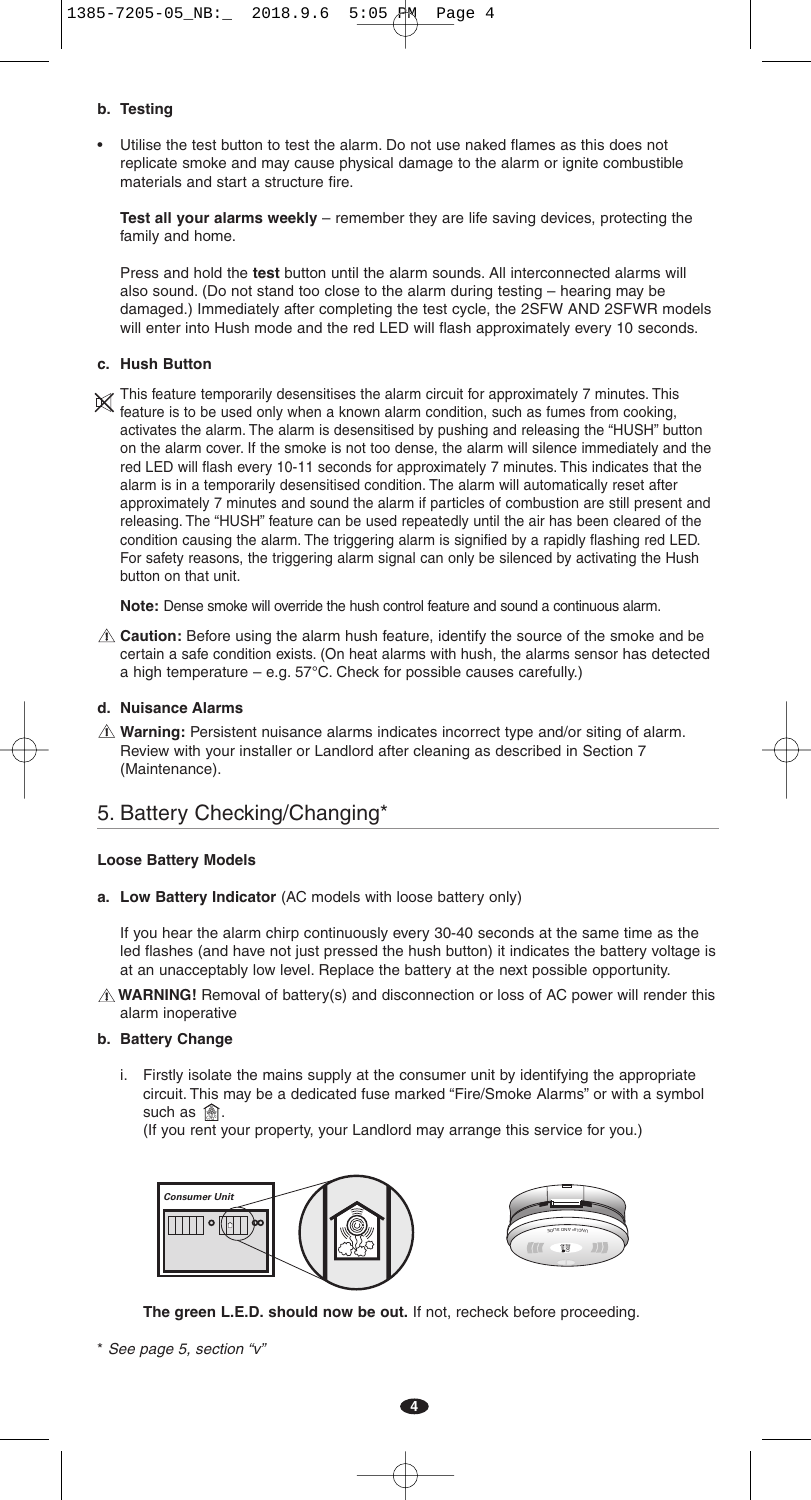ii. Slide screwdriver blade in recess to unlock from base, as indicated by arrow to release locking tab



iii. With screwdriver still inserted push alarm hard with palm of hand in direction of arrow, to slide off it's base.



iv. Note correct position of battery and install replacement type as listed below. The alarm cannot be replaced without a



battery installed.

v Reverse procedure to re-install alarm.



We recommend the use of alkaline for a longer service life.

# **Battery type/code nos.**

Alkaline type: Energizer 6LR61;

NOTE: TEST ALARM USING TEST BUTTON AFTER BATTERIES ARE REPLACED.

NOTE: Do not use lithium batteries in these units.

\*On rechargeable models there are no user serviceable batteries to be changed. (See Section 6.)

vi. When you have fitted a fresh battery, check test button; if horn sounds then reverse the process above, reconnect to the mains and switch circuit back on at Consumer Unit.

**If in any doubt, consult <sup>a</sup> qualified electrician as mains electricity can be hazardous.**

**NOTE: exposure to extreme temperatures and humidities may affect battery life**

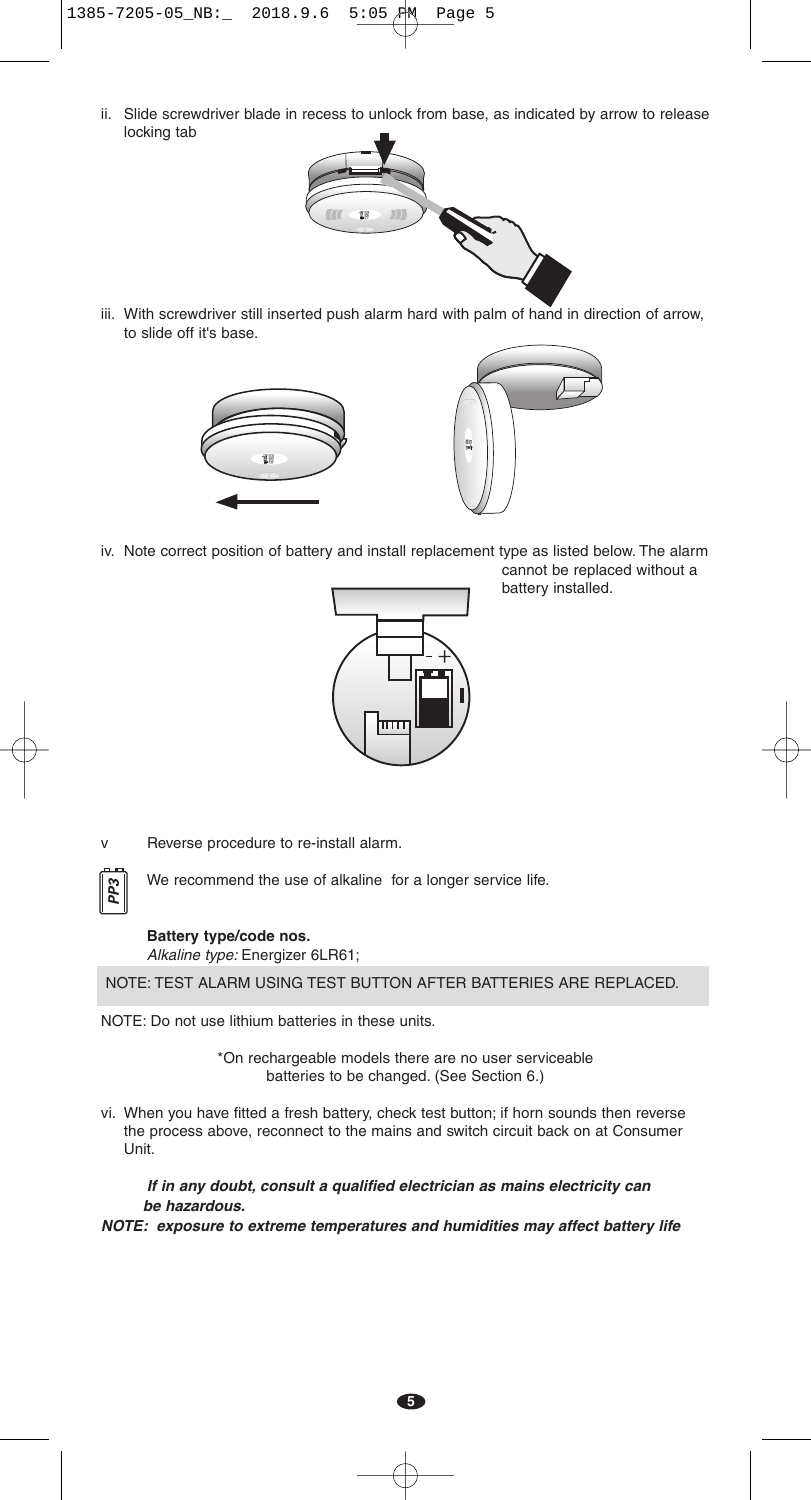# Good Safety Habits (Section 11)

**Develop and practice a plan of escape:**

- **• Install and maintain Fire extinguishers on every level of the home and in the kitchen, basement and garage. Know how to use a fire extinguisher prior to an emergency.**
- **• Current studies have shown smoke alarms may not awaken all sleeping individuals, and that it is the responsibility of individuals in the household that are capable of assisting others to provide assistance to those who may not be awakened by the alarm sound, or to those who may be incapable of safely evacuating the area unassisted.**
- **• Make a floor plan indicating all doors and windows and at least two escape routes from each room. Second storey windows may need a rope or chain ladder.**
- **• Have a family meeting and discuss your escape plan, showing everyone what to do in case of a fire.**
- **• Determine a place outside your home where you can meet if a fire occurs.**
- **• Familiarise everyone with the sound of the alarm and train them to leave your home when they hear it.**
- **• Practice a fire drill at least every six months, including fire drills at night. Ensure that small children hear the alarm and wake when it sounds. They must wake up in order to execute the escape plan. Practice allows all occupants to test your plan before an emergency. You may not be able to reach your children. It is important they know what to do.**

# **What to do when the Alarm Sounds**

- **• Alert small children in the home.**
- **• Leave immediately by your escape plan. Every second counts, so don't waste time getting dressed or picking up valuables.**
- **• In leaving, don't open any inside door without first feeling its surface. If hot, or you see smoke seeping through cracks, don't open that door! Instead use your alternative exit.**
- **• If the inside of the door is cool, place your shoulder against it, open it slightly and be ready to slam it shut if heat and smoke rush in.**
- **• Stay close to the floor if the air is smoky.Breathe shallowly through a cloth, wet if possible.**
- **• Once outside, go to your selected meeting place and make sure everyone is there.**
- **• Call the fire brigade on 999 from your neighbour's home or a call box – not from yours.**
- **• Don't return to your home until the fire officials say that it is all right to do so.**
- **• There are situations where a smoke alarm may not be effective to protect against fire. For instance:**

**a) smoking in bed**

**b) leaving children unsupervised.**

**c) cleaning with flammable liquids, such as gasoline**

**d) fires where the victim is intimate with a flaming initiated fire; for example, when a person's clothes catch fire while cooking.**

**e) incendiary fires where the fire grows so rapidly that an occupant's egress is blocked even with properly located detectors.**

**6**

**Installation Date:**

**Alarm Model(s):**

**Installer/Landlord:**

**Tel:**



Kidde Safety Europe Ltd Ash House, Littleton Road, Ashford, TW15 1TZ, UK. www.**kiddefyrnetics.co.uk**

Detach and display next to your Consumer Unit/Fuse Box.

vour  $\overline{a}$ next 1

and display

Detach

Box.

Unit/Fuse

Consumer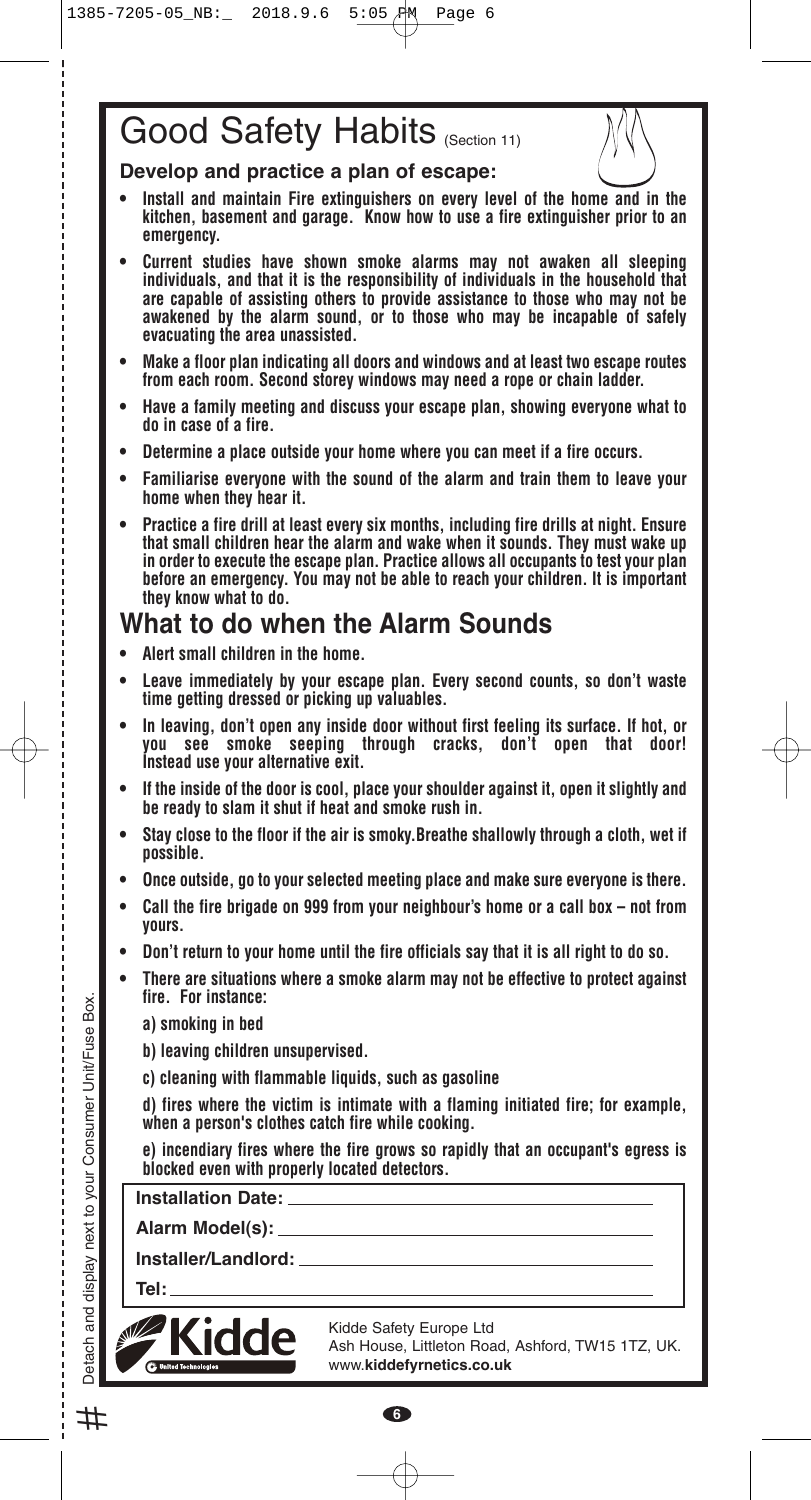# 6. Checking Battery Back-up on Rechargeable Long Life Models

• There is no user replaceable battery on rechargeable models. This will be indicated on the product; additionally there is no battery compartment. To check charge on these models, switch off the alarms AC supply at the Consumer Unit/Fuse Box. **The green L.E.D. will go out.** Push the test button to check battery only mode works. If the rechargeable battery is depleted, the low battery beep will be heard once every 40 seconds. If the alarm has received AC mains power for a minimum of 3 days prior to this, you will need to have the unit changed by your installer or Landlord.

**WARNING!** Loss of AC power and depleted battery(s) will render this alarm inoperative

> <sup>L</sup>CNU EDIG UNA 1

## 7. Maintenance

- Your alarm is a life saving device. Spending a few minutes each month in vacuuming off any excess dust will enhance its performance and reduce the likelihood of nuisance alarms.
- Vacuum up to the grill and through the slots where dust/talc etc. can enter. Wipe off with a very mildly damp cloth. Never use cleaning agents/polishes etc..

**Never attempt to open the inside of the alarm – this will invalidate its guarantee.**

## 8. What to do in an Emergency

- If an alarm sounds without anyone pressing the test button you have a potential emergency.
- Don't panic you will need to think clearly to ensure all family members escape as soon as possible. Never stop to collect belongings etc. – they are replaceable.
- Check the temperature of door handles or doors to check if hot **if hot do not open them** – a fire will be raging the other side of the door. Find an alternative escape route.
- Keep doors/windows closed to contain the fire after you have passed through them.
- **Call 999 from a neighbour's phone or call box. This is preferable to using <sup>a</sup> mobile.**
- Do not re-enter the property until advised it is safe to do so by a Fire Brigade Officer.

Always be aware of the dangers of fire and ensure your alarms are functioning, together with equipment such as fire extinguishers/fire blankets etc..

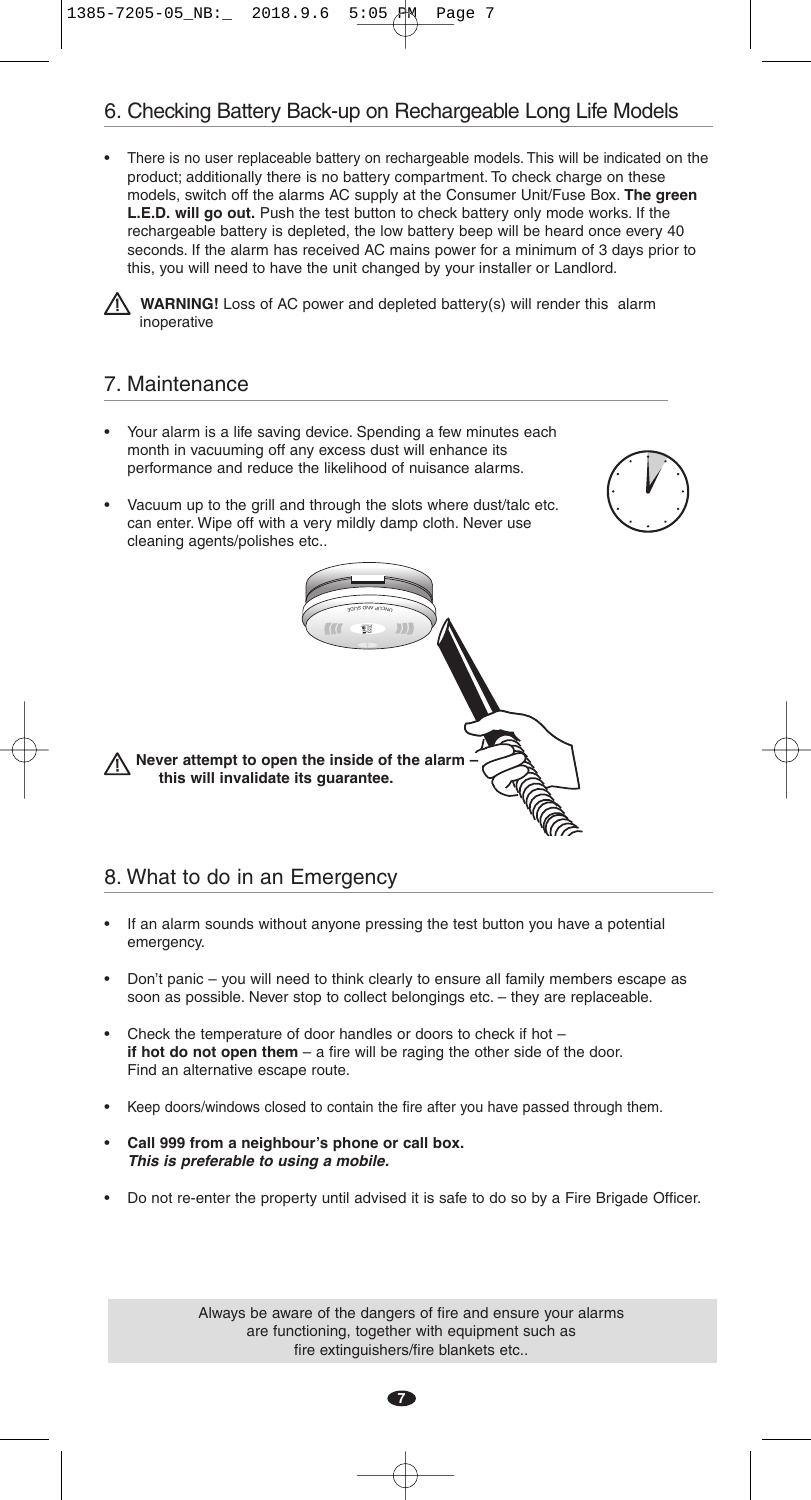# 9. Troubleshooting

 $\bigwedge$  Always turn off the mains supply to AC alarms before checking connections etc..

| Symptom                                                                              | Possible cause/solutions                                                                                                                                                                                                                                                                                                                                              |
|--------------------------------------------------------------------------------------|-----------------------------------------------------------------------------------------------------------------------------------------------------------------------------------------------------------------------------------------------------------------------------------------------------------------------------------------------------------------------|
| 1. Green L.E.D. not lit                                                              | a. Loss of mains power – check at Consumer Unit for<br>Blown Fuse or tripped Circuit Breaker.                                                                                                                                                                                                                                                                         |
|                                                                                      | b. Check cables at back of alarm, are correctly seated<br>/ wired in and the alarm is pushed fully home (see<br>"Battery Changing" section).                                                                                                                                                                                                                          |
| Frequent nuisance<br>2.<br>alarms                                                    | See sections 2,3,4 and 7. If sited incorrectly/not<br>regularly cleaned as section 11, nuisance alarms can<br>occur.                                                                                                                                                                                                                                                  |
| 3. Alarm chirps every 30-40<br>seconds                                               | Verify green LED is lit continuously then see section 5<br>to replace battery if applicable. If unit has<br>rechargeablebattery or problem persists after installing<br>a new battery, contact customer service.                                                                                                                                                      |
| 4. Alarm does not sound<br>when test button pressed<br>and held.                     | See parts 1a and 1b above. Have installer re check<br>wiring if Green LED is illuminated, but alarm does not<br>appear to function. If no Green LED check consumer<br>unit. Alarm with still function on battery power, if battery<br>is in serviceable state. <red about="" blink="" led="" once<br="" will="">a minute to confirm&gt;. Check via Test Button.</red> |
| 5. Interconnected alarms<br>do not sound when test<br>button is pressed and<br>held. | See part 1b above – consult a qualified electrician or<br>your Landlord to remedy as soon as possible.                                                                                                                                                                                                                                                                |

Consult our website for additional information and help **www.smoke-alarms.co.uk**

# 10. Useful Hints

- Smoke/heat alarms can **only operate correctly if smoke particles/heat reach the unit.** Correct selection/siting and installation are covered in the installers manual, who fitted your alarm/s.
- **Building Regulations** require new homes to have 1 hard wired smoke alarm per floor and to be interlinked. From 2000 they will additionally require an interlinked heat alarm to be fitted in most kitchens too. i.e. 3 alarms per property.

• With the exception of garages/kitchens/bathrooms **it is recommended that smoke alarms are fitted in every room** and outside all sleeping areas too. A professional electrician should be employed for all mains powered (hard wired) alarms.

• If you are **redecorating** your home, paint fumes can contaminate the alarm – temporarily cover the unit with a plastic bag (during this time the alarm will not function). **Never paint the alarm.** Only remove the bag when the paint is thoroughly dry.

If you **extend your property**, review your alarm requirements.

- Smoke/heat alarms **should be replaced every 10 years** or sooner.
- These products are designed for **domestically scaled premises.**
- At the end-of-life for recycling purposes, contact Kidde for instructions on removing the rechargeable batteries from models so equipped as these batteries are not designed for user removal.

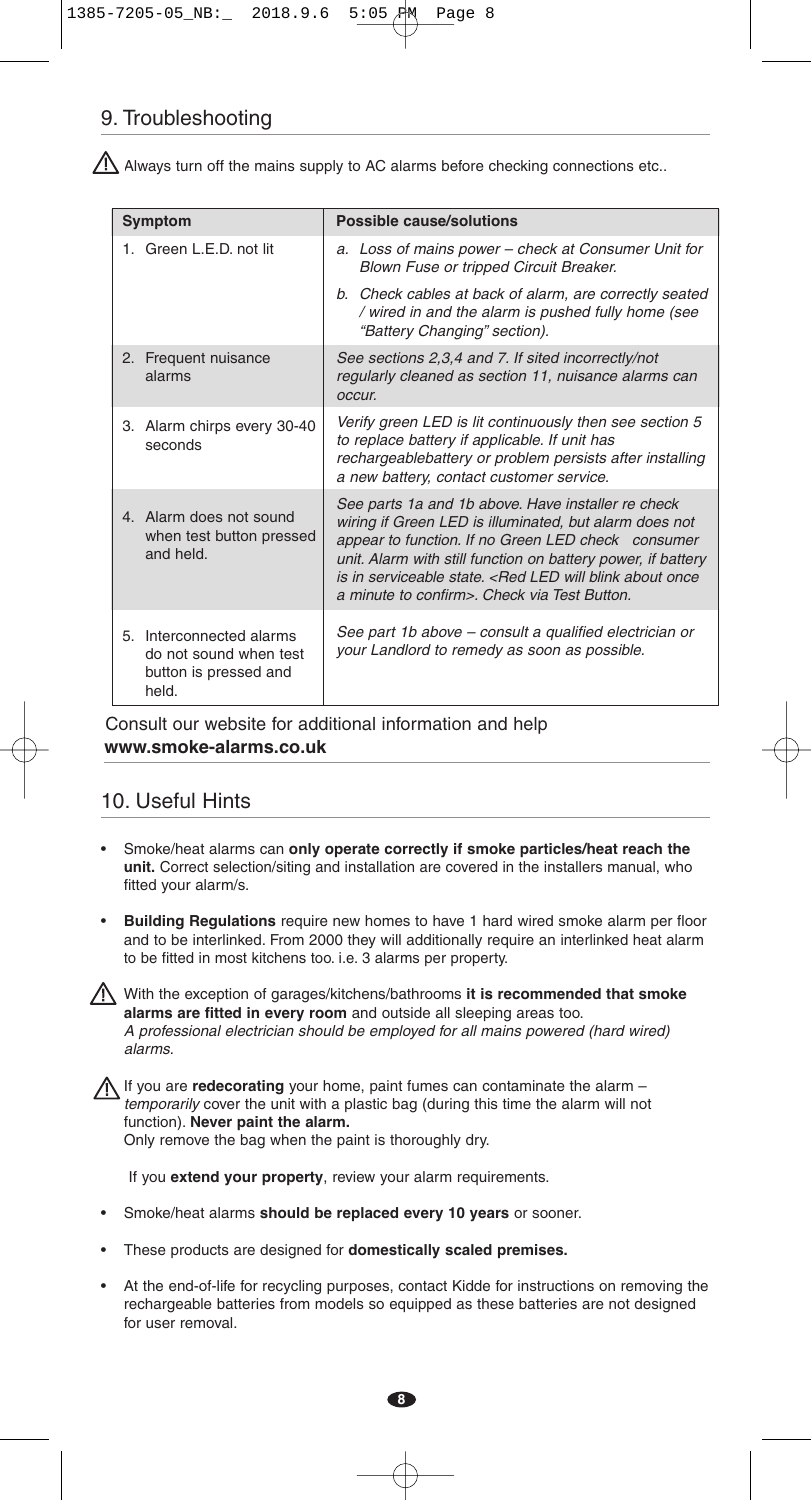# 13. Limitations of Smoke/Heat Alarms

**Warning!** Smoke alarms are devices that can provide early warning of possible fires at a reasonable cost; however, alarms have sensing limitations. Leading authorities recommend that both ionisation and photoelectric smoke alarms be installed to help insure maximum detection of the various types of fires that can occur within the home. Ionisation sensing alarms may detect invisible fire particles (associated with fast flaming fires) sooner than photoelectric alarms. Photoelectric sensing alarms may detect visible fire particles (associated with slow smoldering fires) sooner than ionisation alarms.

Heat alarms are useful in areas with condensation/dust/high humidity, such as kitchens and lofts. Heat alarms MUST ALWAYS be interconnected to smoke alarms.

The heat alarm it is a class A2 device and will alarm between 54°C and 70°C. - they are not suitable for use as a fire safety device independently, they must always be used in conjunction and interconnected to smoke alarms.

Loose batteries, where fitted must be of the specified type, in good condition and installed properly.

AC only powered alarms will not operate if AC power has been cut off such as by an electrical fire, an open fuse or loss of mains supply.

All alarms must be tested regularly to make sure the batteries and the alarm circuits are in good operating condition.

Life safety from fire in residential occupancies is based primarily on early notification to occupants of the need to escape, followed by the appropriate egress actions by those occupants. Fire warning systems for dwelling units are capable of protecting about half of the occupants in potentially fatal fires. Victims can be involved with the fire, too old or young, or physically or mentally impaired such that they cannot escape even when warned early enough that escape should be possible. For these people, other strategies such as protection-in-place or assisted escape or rescue are necessary.

Smoke alarms cannot provide an alarm if smoke does not reach the unit. Therefore, smoke alarms may not sense fires starting in chimneys, walls, on roofs, on the other side of a closed door or on a different floor. If the alarm is located outside the bedroom or on a different floor, it may not wake up a sound sleeper. Equally heat alarms will only be triggered if they are correctly sited to detect heat. The use of alcohol or drugs may also impair ones ability to hear the alarm. For maximum protection a smoke alarm should be installed in each sleeping area on every level of a home. Hearing impaired occupiers should consider fitting additional strobe accessories to give a visual alarm.

Although smoke/heat alarms can help save lives by providing an early warning of a fire, they are not a substitute for an insurance policy. Home owners and renters should have adequate insurance to protect their property.

Fire-warning equipment for residential occupancies are capable of protecting about half of the occupants in potentially fatal fires. Victims are often intimate with the fire, too old or too young, or physically or mentally impaired such that they cannot escape even when warned early enough that escape should be possible. For these people, other strategies such as protection-in-place or assisted escape or rescue would be necessary. If the alarm is located outside the sleeping room or on a different floor, it may not wake up a sound sleeper.The use of alcohol or drugs may also impair one's ability to hear the smoke alarm. For maximum protection, a smoke alarm should be installed in each sleeping area on every level of a home.

If after reviewing this user guide you feel that your smoke alarm is defective in any way, do not tamper with the unit. Refer to Section 14. Contact your Installer, Wholesale Distributor or Landlord.

### 14. Service and Guarantee

#### **Guarantee**

Kidde guarantees to you as a purchaser that the enclosed alarm will be free of defects in material, workmanship or design under normal use and service for a period of 10 years (from the date of purchase), excluding any loose battery supplied.

The Guarantee is not assignable. Our liability to you, under this guarantee is limited to repairing or replacing any part which we find to be defective in material, workmanship or design, free of charge to the customer, who is situated within the UK, upon sending the alarm with proof of date of purchase, postage prepaid, to Kidde Safety Europe Ltd Ash House, Littleton Road, Ashford, TW15 1TZ, UK, tel: 0800 917 0722

The terms of this guarantee will not apply in the following circumstances: If alarm has been damaged, modified, neglected, dismantled, contaminated, abused or altered after the date of purchase, or if it fails to operate due to incorrect selection, siting, installation, maintenance or inadequate AC or DC electrical power,or damage caused by failure to abide by the instructions supplied.

**9**